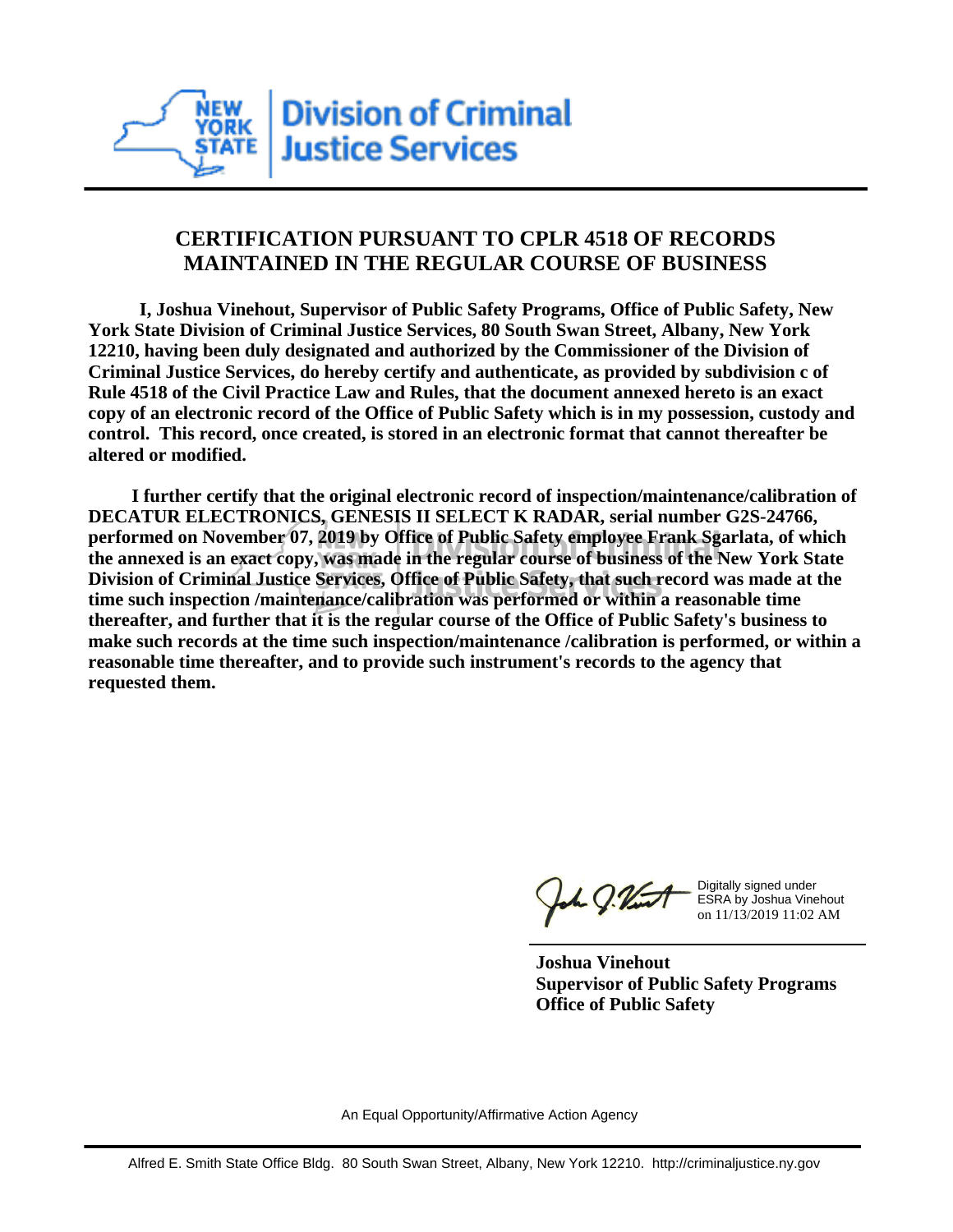## **RADAR RECORD OF INSPECTION / MAINTENANCE / CALIBRATION**

**Name of Submitting Agency: Hudson Falls Village Police Department Manufacturer: DECATUR ELECTRONICS Model: GENESIS II SELECT K Date: November 07, 2019** Serial Number: G2S-24766

 **I hereby certify that DECATUR ELECTRONICS RADAR, model GENESIS II SELECT K, serial number G2S-24766/ / G2SKD-08033 / / G2SKD-07935, has been calibrated using standards whose accuracies are established by the National Bureau of Standards, or have been derived by the ratio type of self calibration techniques. Calibration has been effected by controlled tests performed on the date indicated above.**

| <b>Test No</b> | <b>Internal Standard</b>                   | <b>Test Result</b> |
|----------------|--------------------------------------------|--------------------|
|                | 60 MPH                                     | 60 MPH             |
| <b>Test No</b> | <b>Certification Standard (Stationary)</b> | <b>Test Result</b> |
|                | 65 MPH                                     | 65 MPH             |
|                | 35 MPH<br>YORK                             | 35 MPH             |
| <b>Test No</b> | <b>Certification Standard (Moving)</b>     | <b>Test Result</b> |
|                | 65 MPH                                     | <b>30 MPH</b>      |
|                | 35 MPH                                     |                    |

**Turning Fork Certification / Date of Certification: November 07, 2019**

| <b>Serial Number</b> | Frequency | <b>Test Result</b> |
|----------------------|-----------|--------------------|
| 217935               | HZ        | 65 MPH             |

**The above stated tuning fork has been tested and found to oscillate at 4729 Hertz. It will cause a calibration signal of 65 MPH when used with a Doppler traffic radar operating at 24,150 Mhz.**

| <b>Serial Number</b> | <b>Frequency</b> | <b>Test Result</b> |
|----------------------|------------------|--------------------|
| 217855               | 2536 HZ          | 35 MPH             |

**The above stated tuning fork has been tested and found to oscillate at 2536 Hertz. It will cause a calibration signal of 35 MPH when used with a Doppler traffic radar operating at 24,150 Mhz.**

 **I further certify that the entries made in these records were made at the time that the inspection /maintenance/calibration of the above identified RADAR was performed, or within a reasonable time thereafter.**

 *page 1 of 2* 

Digitally signed under ESRA by Frank Sgarlata on 11/7/2019 12:46 PM

**\_\_\_\_\_\_\_\_\_\_\_\_\_\_\_\_\_\_\_\_\_\_\_\_\_\_\_\_\_\_\_\_\_\_\_\_\_**

**Frank Sgarlata Highway Safety Equipment Technician Office of Public Safety**